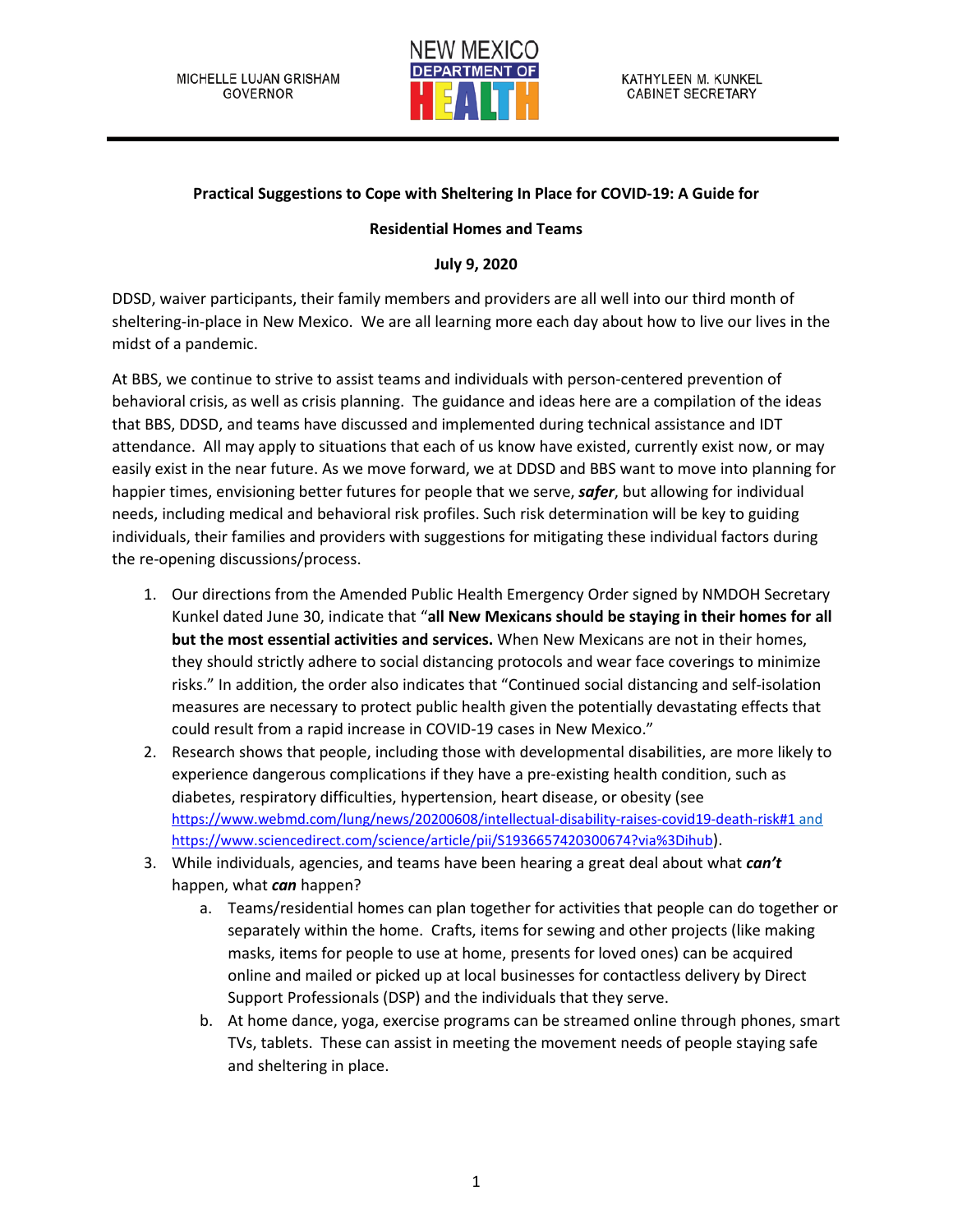- c. Telehealth interaction for friends utilizing CCS groupings, Socialization and Sexuality Education (Friends & Relationships classes) and other social groups (meeting for virtual "happy hours", games, Karaoke, etc.) can be planned by teams, coordinated with roommates and friends, and conducted with collaboration between agencies and teams! Pilots of these types of services have already been discussed, addressed, and conducted within the last three months. Team members should contact case management, residential and CCS agencies, regional offices, and BBS for more information.
- d. Team members (for example, BSCs, SLPs, OTs and/or PTs) can collaborate and create meaningful schedules of activities, including social activities, for the individuals that they mutually support.
	- i. Involve individuals, guardians, direct support personnel, other friends, to implement;
	- ii. Be creative and flexible in the its design and use! It should be a positive support for the person, NOT an obligation!
- e. Dinner and a movie! Plan and order in food for housemates that want to participate (with contactless delivery—forgo the napkins and plastic silverware if concerned—and rent a new release—or favorite--movie that participants want to watch).
- f. Plan and execute a home barbeque or meal outside in the yard. Invite all with culinary skills within the home to participate.
- 4. Most of the activities detailed above have been planned and executed to enhance people's experiences at home or safely in the community, and to creatively prevent riskier behavioral issues that can arise from boredom, crisis fatigue, unfamiliarity with and/or rejection of current expectations and behavior during the pandemic. One cannot completely avoid risk of COVID infection. However, helping to manage and reduce risky behaviors by understanding an individual's needs and reasons for behaviors can help reduce the risk of infection. Creative approaches to managing risk are likely to be more effective than outright denial of an individual's needs and desires. Taking an approach that meets the individual where they are and helping them to understand how to better manage these risks may ultimately reduce those risks. Ideas to help prevent or minimize the impact of riskier behaviors include:
	- a. Educate one another. The guidance about COVID and how to prevent exposure, or what to do when exposure may occur or did happen, changes frequently. Contact your DDSD regional offices and/or BBS for consultation and ideas. Expect that you will need to have lengthy conversations with DDSD, BBS, other team members, and the person served. We are all writing the book on how to respond *as* we all respond!
	- b. Educate people when there *isn't* a crisis. People generally learn and retain information better when NOT escalated—don't wait until they are trying to run out the door to educate them on:
		- i. the risks that they take when they leave and go into the unknown (or known) in the community,
		- ii. what they can do to mitigate that risk (masks, good hand hygiene, stay 6 feet or more away from others even when wearing a mask,
		- iii. who to call for directions on how to stay safe or pick-up,